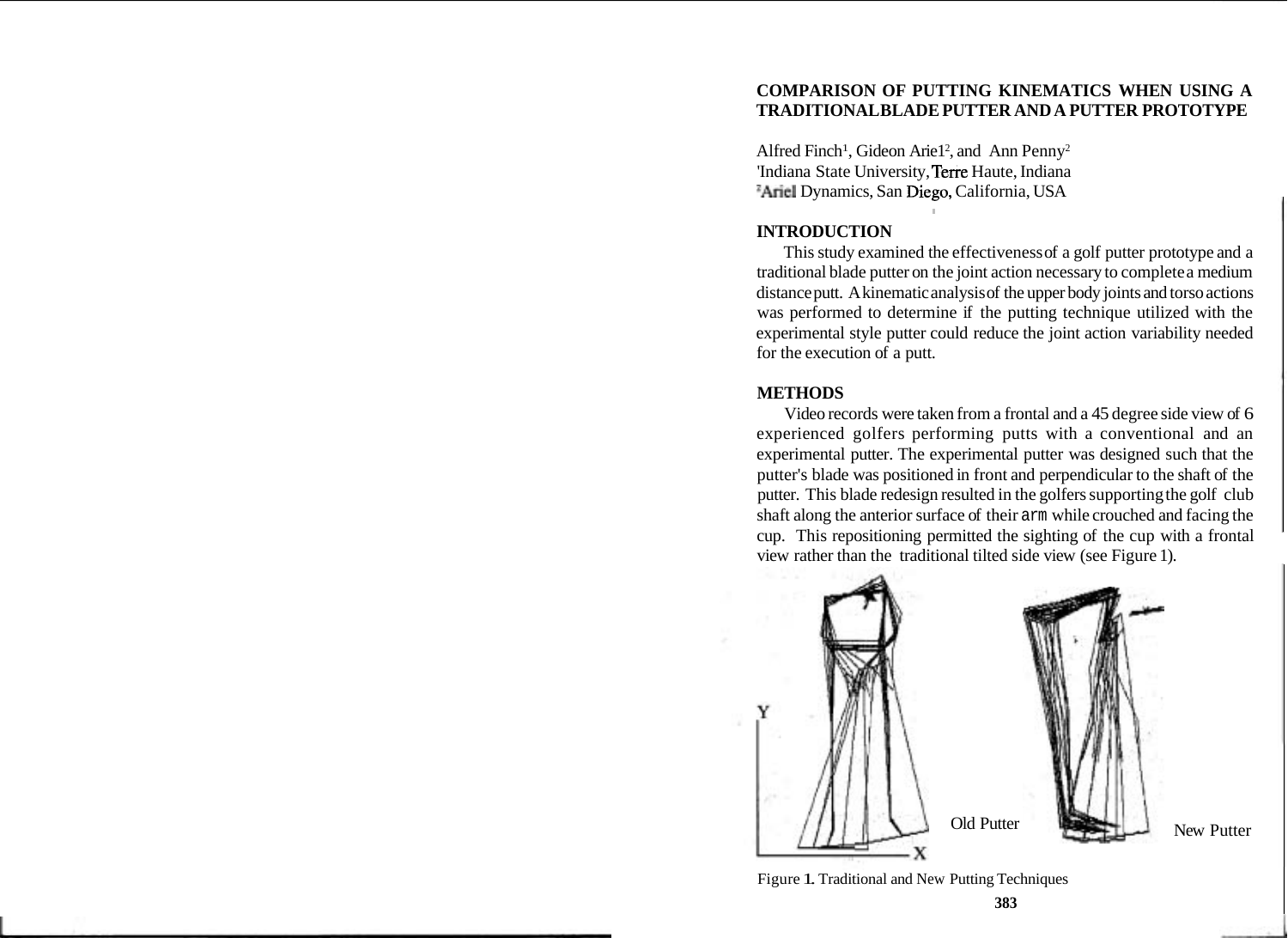The subjects were permitted practice trials until they felt comfortable using each putter. Three putts with each putter from the same distance and position from the cup were performed outdoors at a golf club in California and videotaped at the rate of 60 fps . A 3-D reference cube using 11 fiducial points was placed in the field of view of both cameras simultaneously in order to convert the video images to real life scale. The third trial using each putter was selected for kinematic analysis and the camera view from each videotape was digitized using an Ariel APAS.

The 23 coordinates digitized included the following data points: the left foot, left ankle, left knee, left hip, right hip, right knee, right ankle, right foot, left hand, left wrist, left elbow, left shoulder, right shoulder, right elbow, right wrist, right hand, top of grip, club head, top of head, chin, right eye, left eye, and ball. The 2 camera views were synchronized by identifying the ball contact frame. Then the 2 synchronized camera views were transformed into real scale coordinates and the data point endpoint coordinate positions were smoothed using a quintic spline function with a error value of 2.

### **DATA REDUCTION**

The computer simulated motion of each putt for the two styles of putter used by the 6 golfers (12 total trials) were viewed to determine the frame that the end of backswing and ball contact occurred. The intersegmental joint angle for the shoulder, elbow, and wrist joints at the frame for the end of the backswing and ball contact were determined along the xy plane about the z axis and along the zy plane about the x axis. The xy plane of motion (z axis) identified the amount of flexion/extension occurring at these joints while the zy plane of motion (x axis) determined the amount of abduction/ adduction occurring.

The angular displacement (difference) between the backswing and contact positions represented the range of motion (ROM) occurring at the joints during the putting movement about the z and x axes. The sum of the shoulder, elbow, and wrist ROMs in the particular planes were identified as the upper body ROM about either the x or z axis. The change in the shoulder orientation taken from an overhead view for the backswing and contact frames represented the spinal rotation experienced by the torso during putting.

The total of the joints of the upper body ROMs summed in the zy plane and the shoulder rotation represented the body movement that would produce lateral movement (right/left) from the desired putting line. The sum of the upper body ROMs along the xy plane (z axis) produced by flexion **1** extension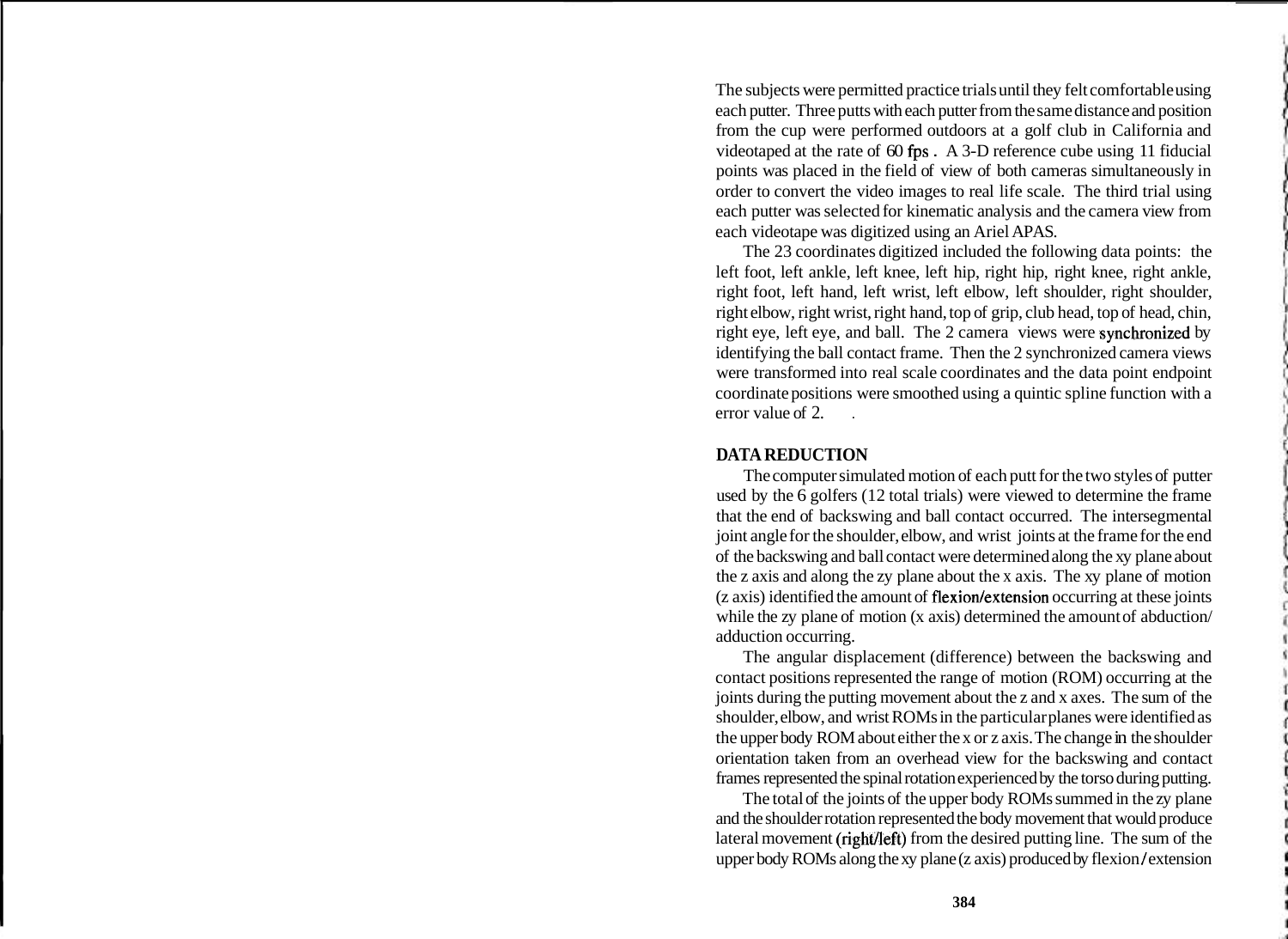of those joints would produce the forward/backward motion of the club head needed to strike the ball and push it towards the hole.

A ratio the ROMs found for the new putter and the old traditional putter was determined to show the percentage of reduction in the joint's ROM that resulted from the new putter design. A ratio less than 1 or 100% would indicate that the prototype putter reduced the amount of motion necessary to complete the putt, thus making it more efficient and more likely to have less human error introduced while putting. The length of the putting stroke was measured from the backswing position to ball contact.

The golfer's viewing angle represented the orientation of the eye plane in respect to the horizontal in the direction of the hole. If the eye plane was found to be 90 degrees then the head would be tilted sideways in respect to the horizontal. An 90 degree viewing orientation would result in the stereoscopic perspective being more sensitive to vertical deviations while an 0 degree or horizontal positioning would detect lateral putting errors:

Additionally, the golfers head position better facilitated a look at the hole putting technique which was found by Lissner (1985) to be more effective than looking at the ball putting technique.

#### **RESULTS**

The following findings were determined for the kinematics of the putting techniques utilized when putting with a traditional and experimental putter prototype.

Four males and 2 females served as putting subjects for this study. The males mean weight was  $73.0 + 2.9$  lbs and mean height was  $173.0 + 19.1$ inches, while the female golfers' mean weight was  $67.5 \pm 2.1$  lbs and their mean height was  $131.5 + 33.2$  inches.

Intersegmental joint apgles were determined for the shoulder, elbow, and wrist at the end of the back swing at contact. The joint angle difference between these two positions represented the joint ROM along the xy plane (z axis) or zy plane (x axis).

#### Motion along XY Plane (Z axis)

The traditional putting technique exhibited 15.4 degrees of flexion at the shoulder joint, 6.8 and 7.95 degrees of movement at the elbow and wrist joints, respectively. The summed ROMs resulted in 30.1 degrees of motion (flexion/extension) of the upper body (See Table 1  $\&$  Figure 2). The new putter design afforded 9.9, 3.5, and 4.4 degrees of motion (flexion) extension) along the xy plane at the shoulder, elbow, and wrist joint,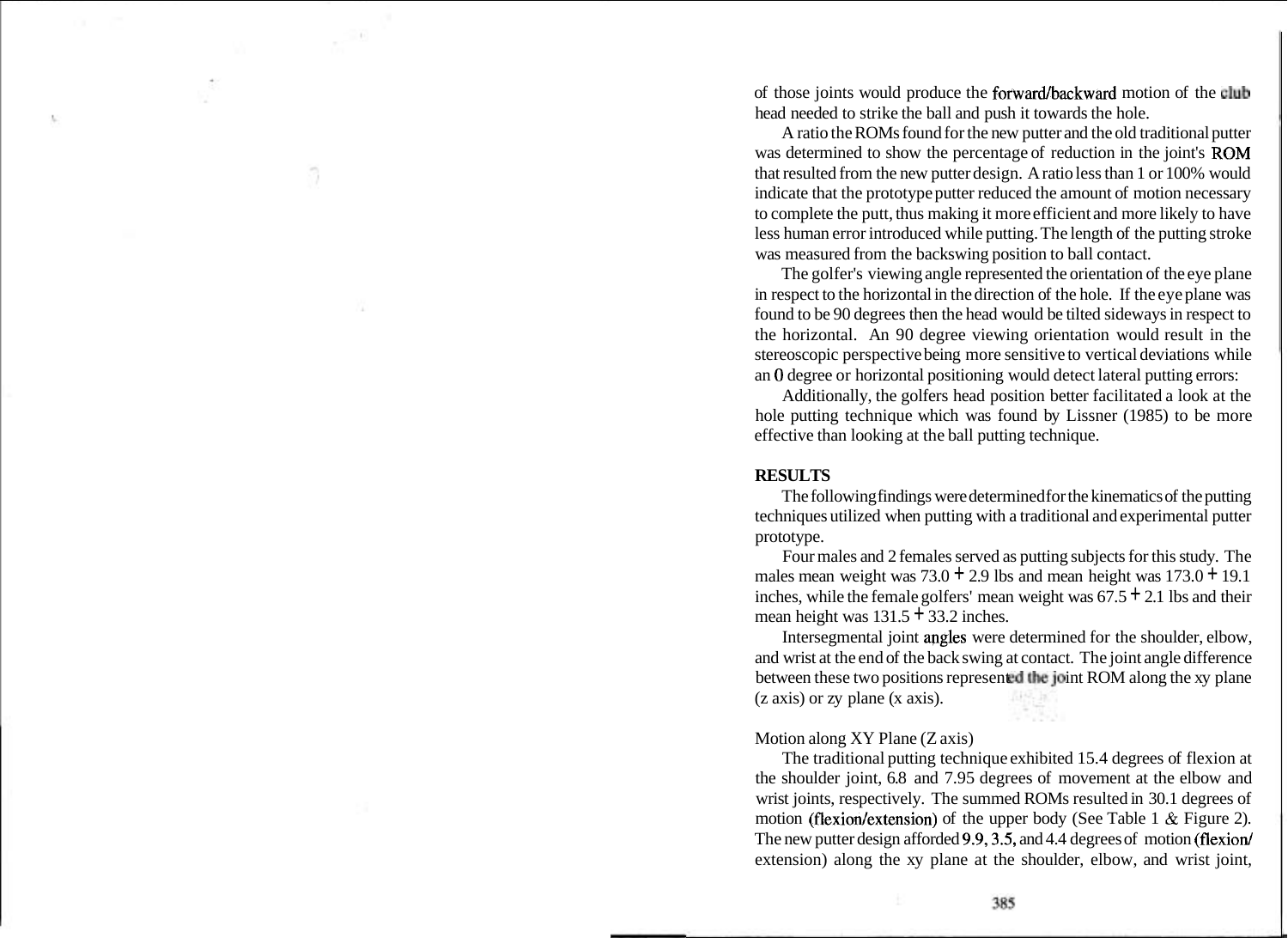respectively. Statistical analysis using a related t test found the wrist and total upper body motion to be statistically different at the .10 level of significance. The new putter design utilized 59% of the putting xy ROM required by a traditional putting technique. This smaller ROM required to complete the forward / backward movement would indicate that the new putter design produced a more efficient putting stroke to push the ball while reducing the joint ROM variability and likelihood for error. The length of the backswing necessary to complete the same putt was 43.3 and 28.6 cm for the old and new putters.

#### Motion along ZY Plane (X axis)

*s*<br> **3**<br> **1.9 degrees of motion**<br> **1.9 degrees of motion** at the shoulder, elbow and wrist (See Figure 3).



Figure 2. XY plane ROM during Flexion/Extension (deg).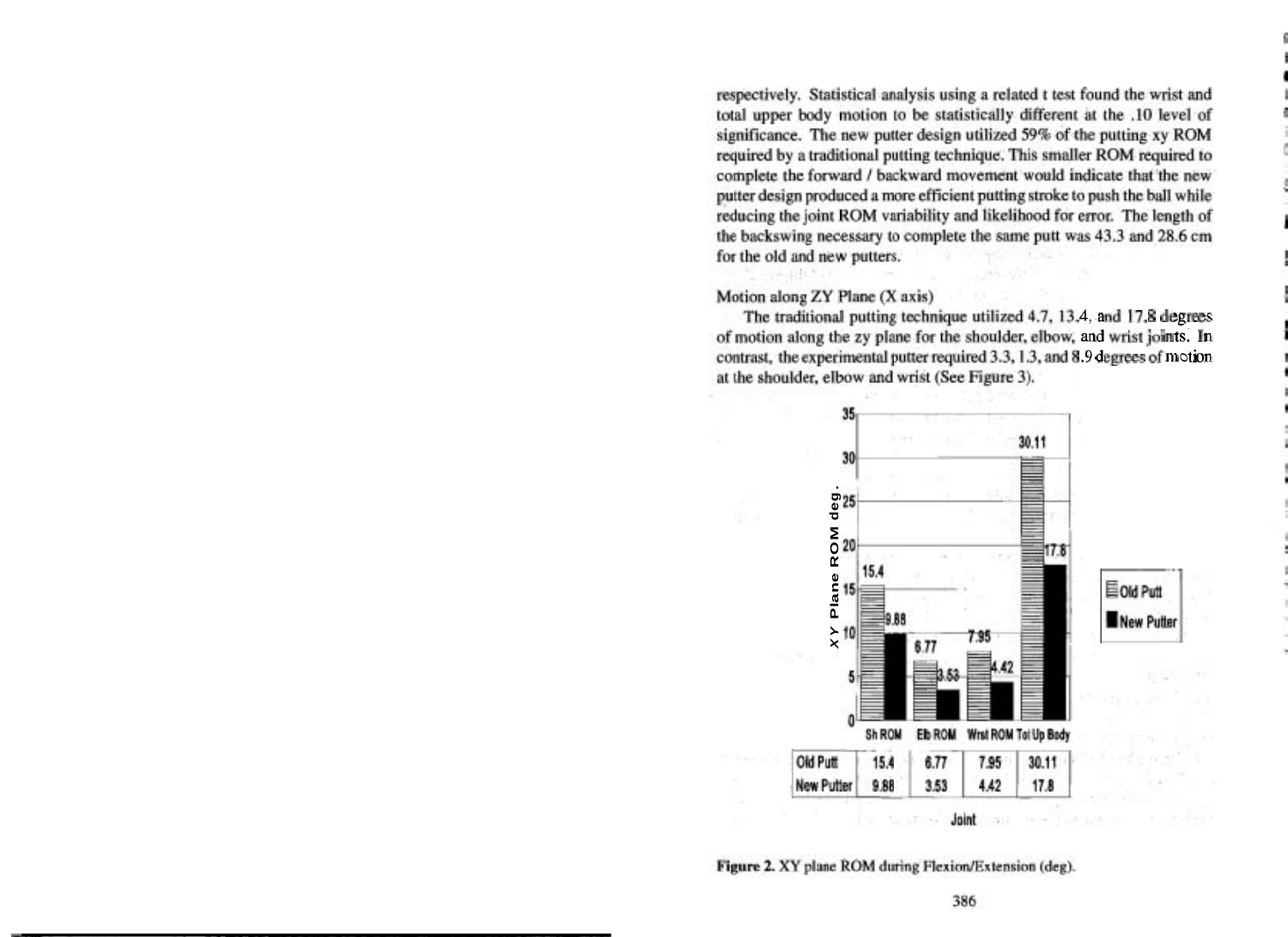

**Joint** 

Figure 3. ZY plane ROM during Putting abduction/adduction (deg).

| <b>Variable</b>   | <b>Old Putt</b><br><b>M±SD</b> | %New/Old | <b>New Putter</b><br>M+SD | <b>Dif±SD</b><br><b>M±SD</b> | <b>T</b> Prob |
|-------------------|--------------------------------|----------|---------------------------|------------------------------|---------------|
|                   |                                |          |                           |                              |               |
| <b>ROM</b> deg    | 30.1±12.7                      | 59.1%    | 17.8±5.37                 | 12.3±15.4                    | $-10*$        |
| <b>Up Body ZY</b> |                                |          |                           |                              |               |
| ROM deg           | 35.8±16.4                      | 38.0%    | 13.6±17.8                 | 22.2±19.0                    | $035**$       |
| Torso ROM deg     | $7.2{\pm}4.1$                  | 38.9%    | $2.8 + 4.1$               | $44+3.7$                     | 033**         |
| Total ROM deg     | $73.1 \pm 12.1$                | 44.5%    | 32.5±19.0                 | 40.6±21.7                    | $.006**$      |

**Table 1. Combined mean joint ranges of motion during putting.** 

#### **NOTE:**  \* **Indicates significance at .10 level**  Indicates significance at .05 level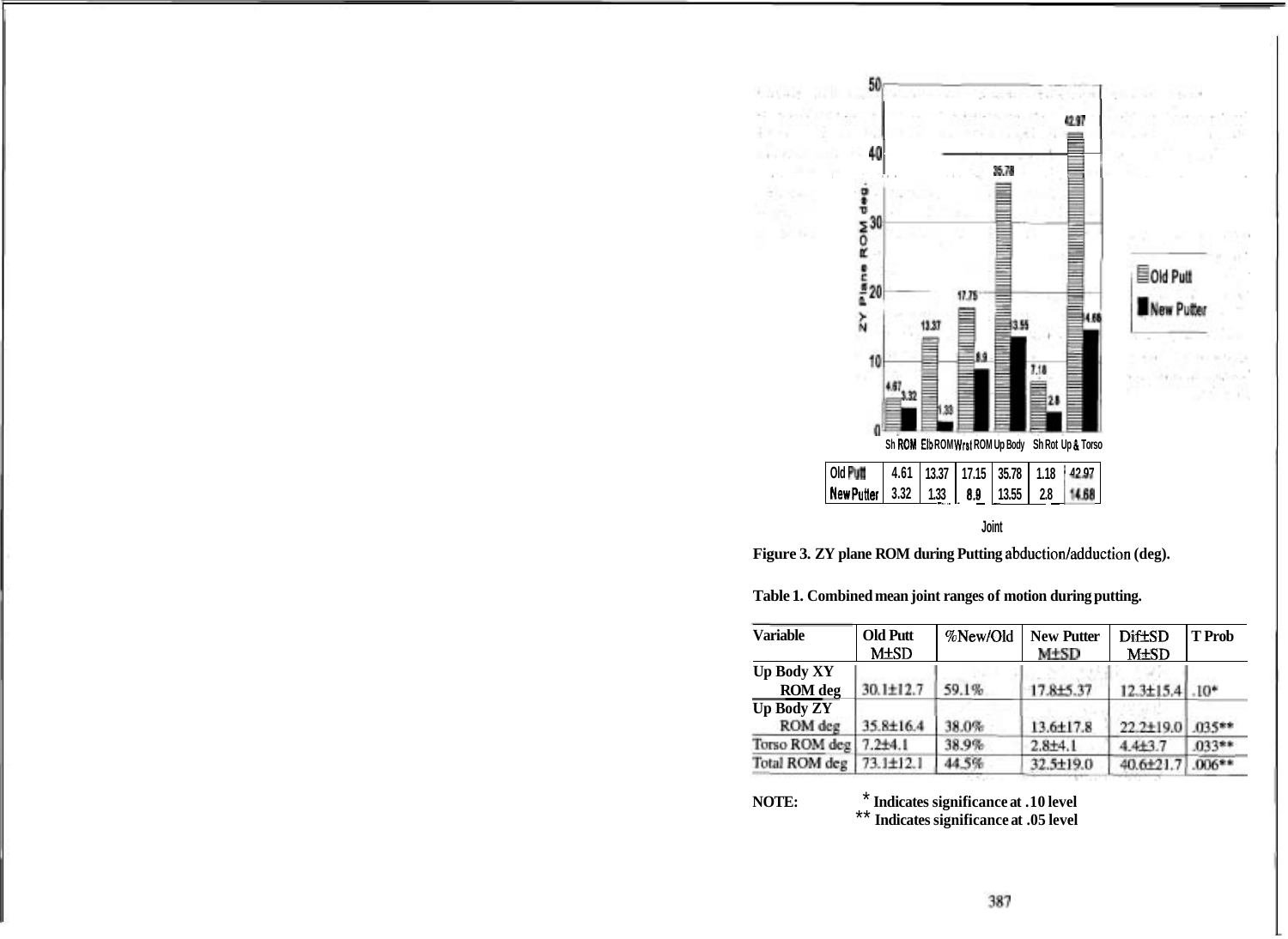Statistical analysis found only the elbow to demonstrate a significantly different joint action  $(p=.017)$  when comparing the two putting techniques. The putting technique using the experimental putter required only 9.9% of the elbow ROM that was used by the traditional putter. This reduction in motion was due to the elbow being placed extended behind the club shaft hanging alongside the trunk in the new putting technique and during the traditional technique the elbows are partially flexed or extended while forming a putting triangle between the shoulders, upper arms, and forearms. The triangle is pitched away from the torso in order to provide the necessary swing clearance. Since the new putting technique requires about 1 degree of motion at the elbow joint to putt while the traditional movement requires 13.4 degrees, there is a significant reduction in the potential variability or error.

The upper body combined motion in the zy plane (x axis) represented by the sum of the shoulder, elbow, and wrist joint ROMs were 35.8 degrees for the traditional and 13.6 degrees for the new putting technique. Again, a significant  $(p=0.035)$  reduction in the upper body motion occurred while using the experimental putter to accomplish the same putt. The new putting technique required only about 38% of the joint **zy** ROM employed with a traditional putting style (see Figure 4).